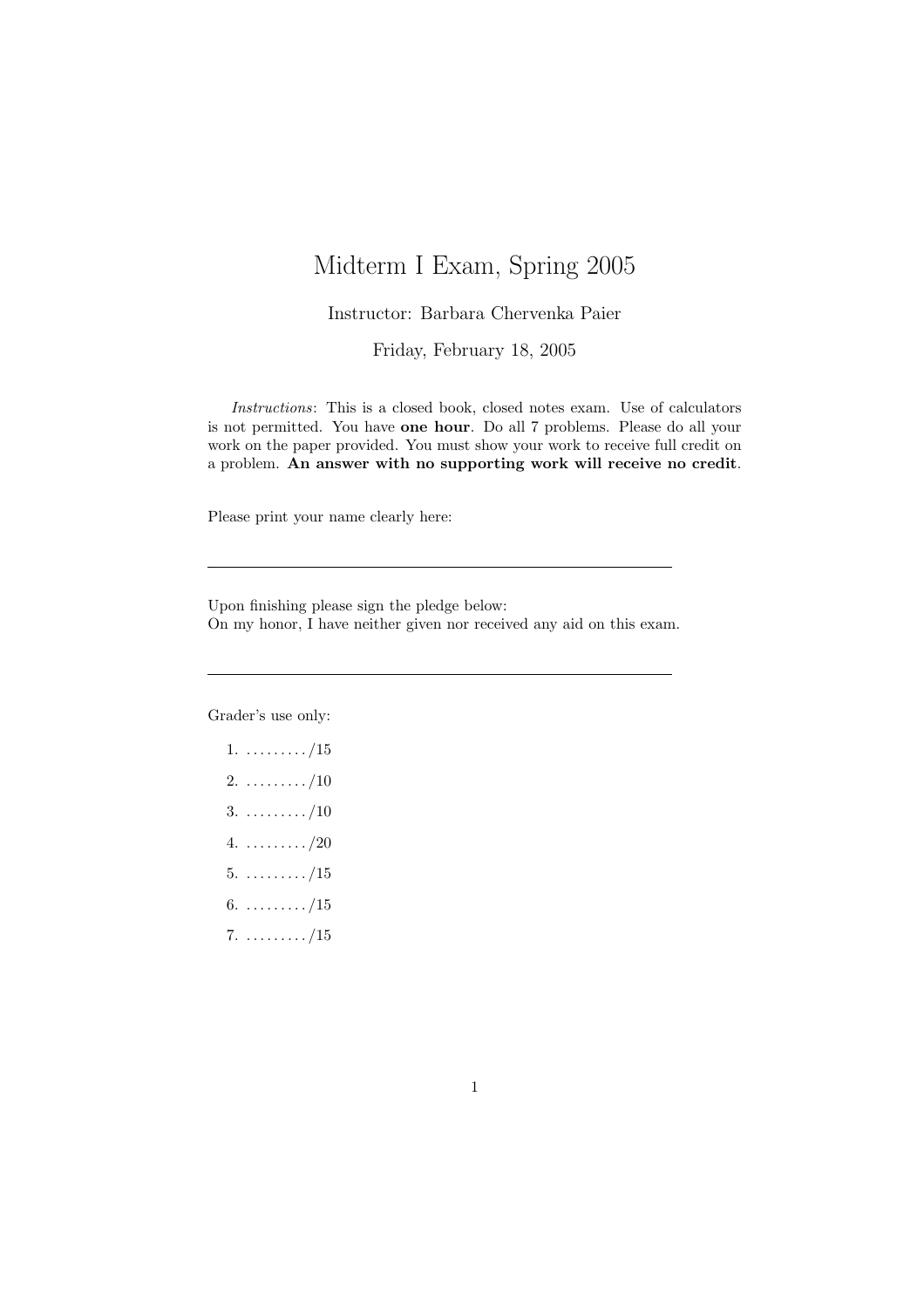1.  $(15 \ points)$ Evaluate each of the following limits:

 $\left( \mathrm{a}\right)$ 

$$
\lim_{x \to -5} \frac{5+x}{25 - x^2} = \lim_{x \to -5} \frac{5+x}{(5+x)(5-x)} = \lim_{x \to -5} \frac{1}{5 - x} = \frac{1}{10}
$$

(b) 
$$
\lim_{t \to 0} \frac{\sin 5t + \sin t \cos t}{t}
$$
\n
$$
= \lim_{t \to 0} \frac{\sin 5t}{t} + \lim_{t \to 0} \frac{\sin t \cos t}{t}
$$
\n
$$
= \lim_{t \to 0} 5 \frac{\sin 5t}{5t} + \lim_{t \to 0} \frac{\sin t}{t} \cos t
$$
\n
$$
= 5 + 1
$$
\n
$$
= 6
$$

(c) 
$$
\lim_{x \to 0} \frac{2 - \sqrt{x + 4}}{x}
$$
  
= 
$$
\lim_{x \to 0} \frac{(2 - \sqrt{x + 4})(2 + \sqrt{x + 4})}{x(2 + \sqrt{x + 4})}
$$
  
= 
$$
\lim_{x \to 0} \frac{4 - (x + 4)}{x(2 + \sqrt{x + 4})}
$$
  
= 
$$
\lim_{x \to 0} \frac{-1}{(2 + \sqrt{x + 4})}
$$
  
= 
$$
\frac{-1}{4}
$$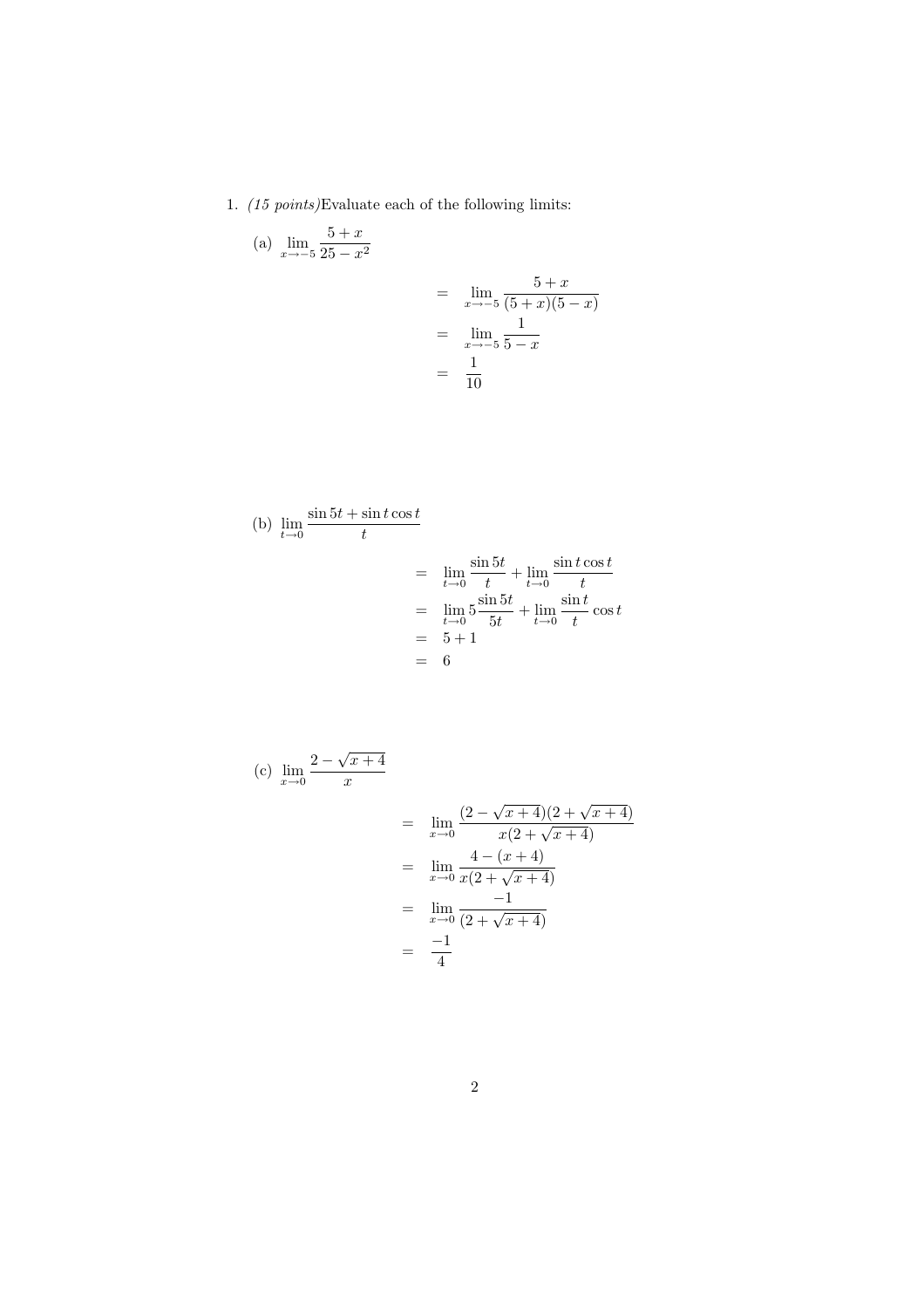2. (10 points) Find the derivative of the function,  $f(x) = 3x^2 + 4$ , using the definition of the derivative. No credit will be given for computing the derivative in any other way.

$$
f'(x) = \lim_{h \to 0} \frac{f(x+h) - f(x)}{h}
$$
  
= 
$$
\lim_{h \to 0} \frac{3(x+h)^2 + 4 - (3x^2 + 4)}{h}
$$
  
= 
$$
\lim_{h \to 0} \frac{3x^2 + 6xh + 3h^2 + 4 - (3x^2 + 4)}{h}
$$
  
= 
$$
\lim_{h \to 0} \frac{6xh + 3h^2}{h}
$$
  
= 
$$
\lim_{h \to 0} 6x + h
$$
  
= 6x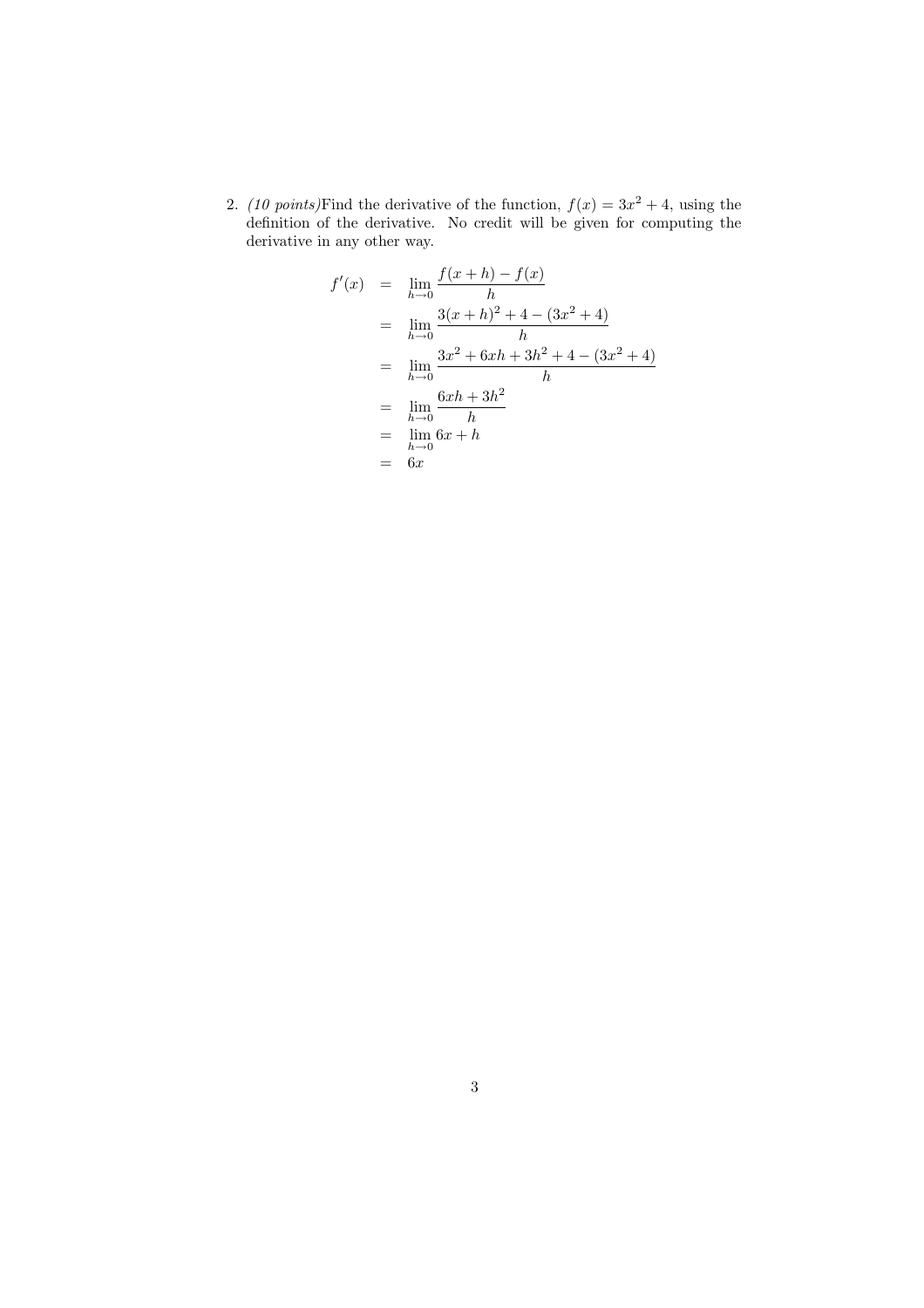3. (10 points) Show that  $5x^3 - 7x + 12 = 0$  has a solution on  $[-2, 1]$ . Clearly explain your reasoning.

$$
f(x) = 5x^3 - 7x + 12
$$
  
\n
$$
f(-2) = 5(-2)^3 - 7(-2) + 12
$$
  
\n
$$
= -40 + 26
$$
  
\n
$$
= -14
$$
  
\n
$$
f(1) = 5(1)^3 - 7(1) + 12
$$
  
\n
$$
= 10
$$

Since  $-14 \leq 0 \leq 10$ , by the Intermediate Value Theorem,  $f(x)$  has a solution on  $[-2, 1]$ .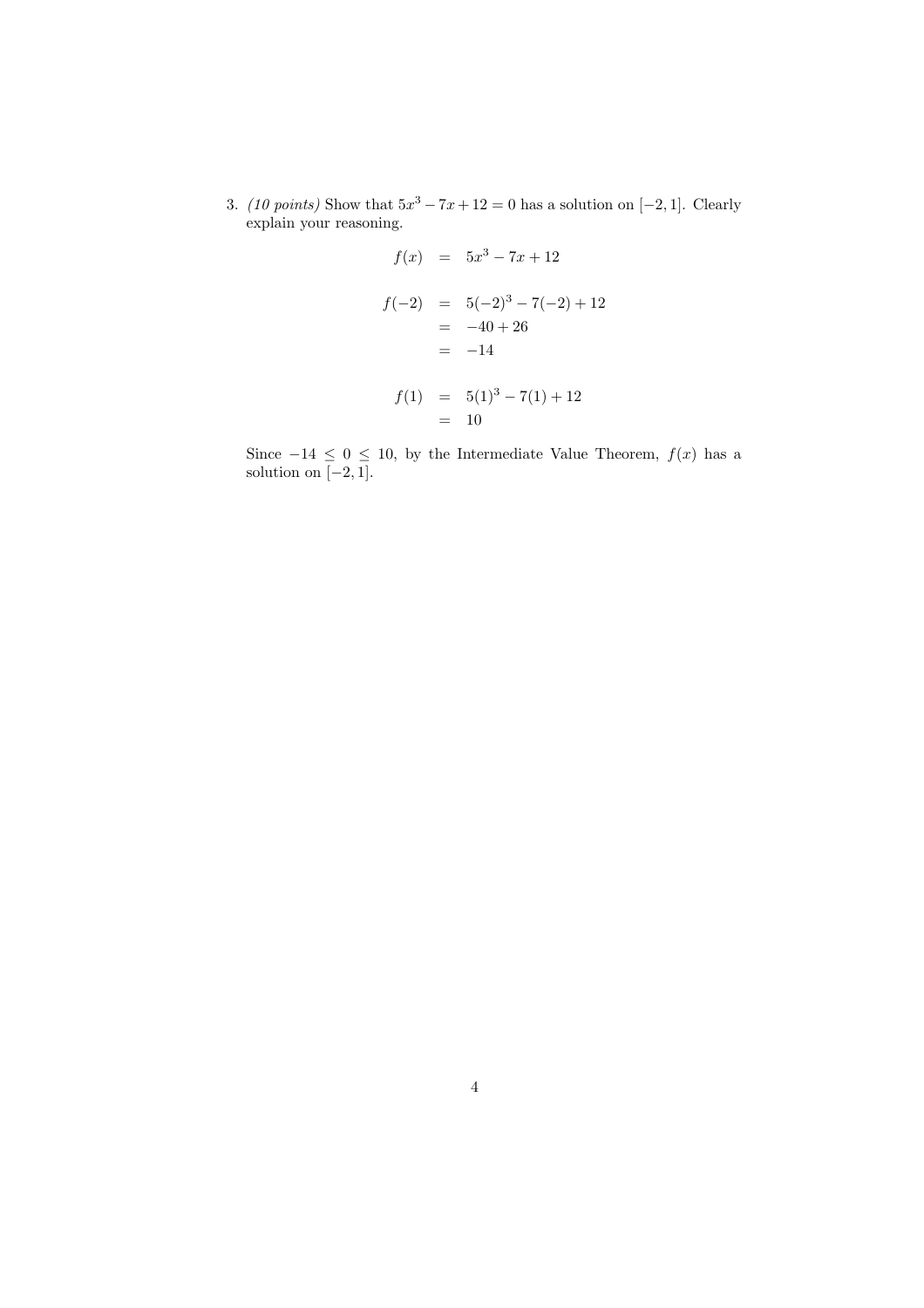4. (20 points) Evaluate the derivatives of the following functions:

(a) 
$$
f(x) = (\tan x)(x^3 - 7)^2
$$
  
\n $f'(x) = D_x(\tan x)(x^3 - 7)^2 + (\tan x)D_x[(x^3 - 7)^2]$   
\n $= (\sec^2 x)(x^3 - 7)^2 + (\tan x)2(x^3 - 7)(3x^2)$   
\n $= (\sec^2 x)(x^3 - 7)^2 + 6x^2(x^3 - 7)(\tan x)$ 

(b) 
$$
f(x) = \ln \left[ \frac{(7x^2 + 1)^3}{(x - 7)^2} \right]
$$
  
\n $f(x) = \ln (7x^2 + 1)^3 - \ln (x - 7)^2$   
\n $= 3\ln (7x^2 + 1) - 2\ln (x - 7)$ 

$$
f'(x) = D_x[3\ln(7x^2+1)] - D_x[2\ln(x-7)]
$$
  
= 
$$
3\frac{D_x(7x^2+1)}{(7x^2+1)} - 2\frac{D_x(x-7)}{(x-7)}
$$
  
= 
$$
3\frac{14x}{7x^2+1} - 2\frac{1}{x-7}
$$
  
= 
$$
\frac{52x}{7x^2+1} - \frac{2}{x-7}
$$

(c) 
$$
x(t) = \frac{\sqrt{t-3}}{\sin^2 t}
$$
  
\n
$$
x'(t) = \frac{D_t(\sqrt{t-3})(\sin^2 t) - D_t(\sin^2 t)(\sqrt{t-3})}{(\sin^2 t)^2}
$$
\n
$$
= \frac{\frac{1}{2}(t-3)^{\frac{-1}{2}}(\sin^2 t) - 2\sin t \cos t(\sqrt{t-3})}{\sin^4 t}
$$
\n
$$
= \frac{\frac{\sin t}{2\sqrt{t-3}} - 2\cos t\sqrt{t-3}}{\sin^3 t}
$$
\n
$$
= \frac{\sin t - 4\cos t(t-3)}{2\sqrt{t-3}\sin^3 t}
$$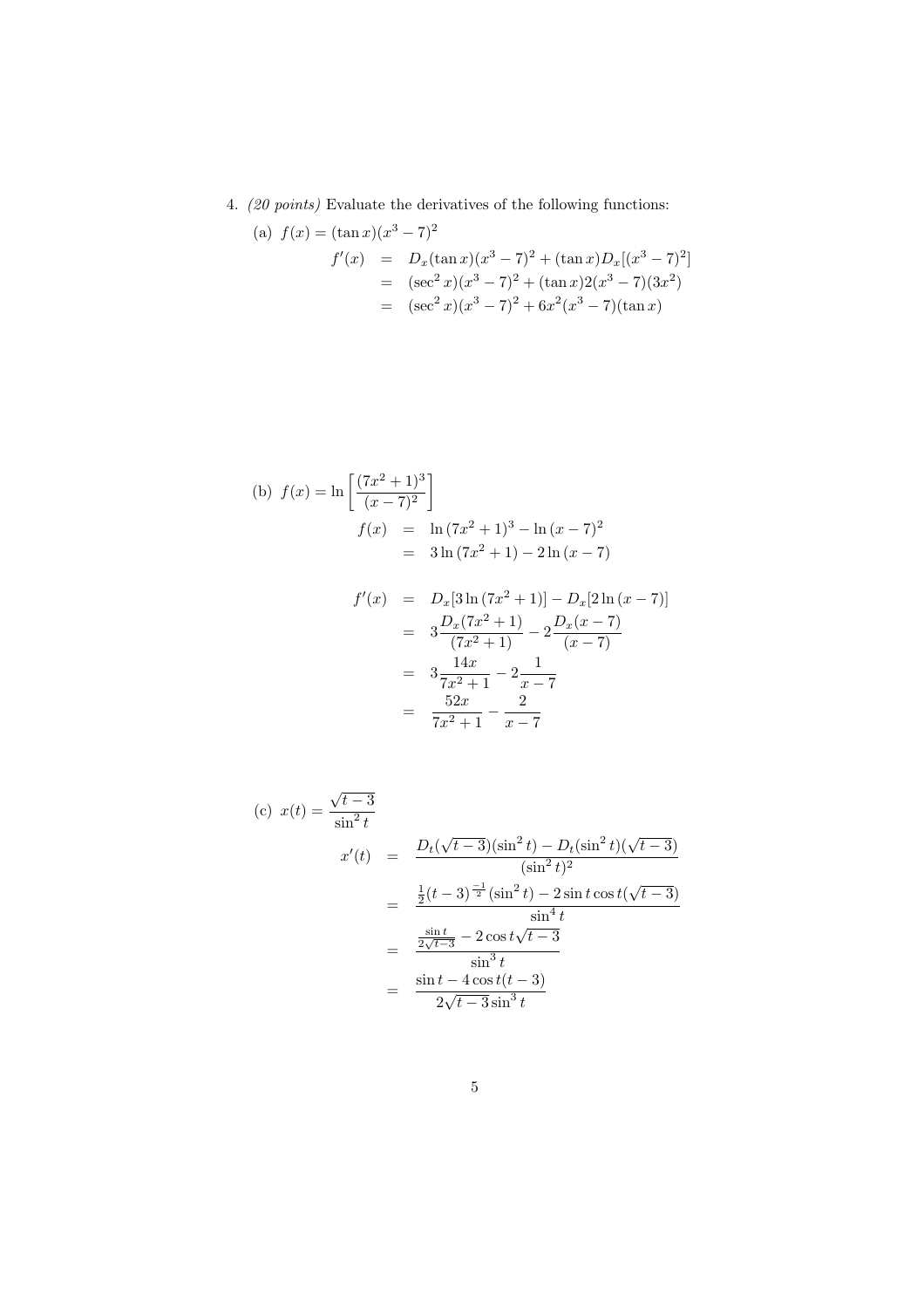5. (15 points) Find the equation of the line tangent to  $f(x) = (x^3 + 4x - 1)e^{x^2}$  at the point  $(0, -1)$ .

$$
f'(x) = D_x(x^3 + 4x - 1)(e^{x^2}) + D_x(e^{x^2})(x^3 + 4x - 1)
$$
  
\n
$$
= (3x^2 + 4)(e^{x^2}) + (e^{x^2})(2x)(x^3 + 4x - 1)
$$
  
\n
$$
f'(0) = (3(0)^2 + 4)(e^{(0)^2}) + (e^{(0)^2})(2(0))((0)^3 + 4(0) - 1)
$$
  
\n
$$
= 4
$$
  
\n
$$
m = 4
$$
  
\n
$$
y - (-1) = 4(x - 0)
$$
  
\n
$$
y = 4x + 1
$$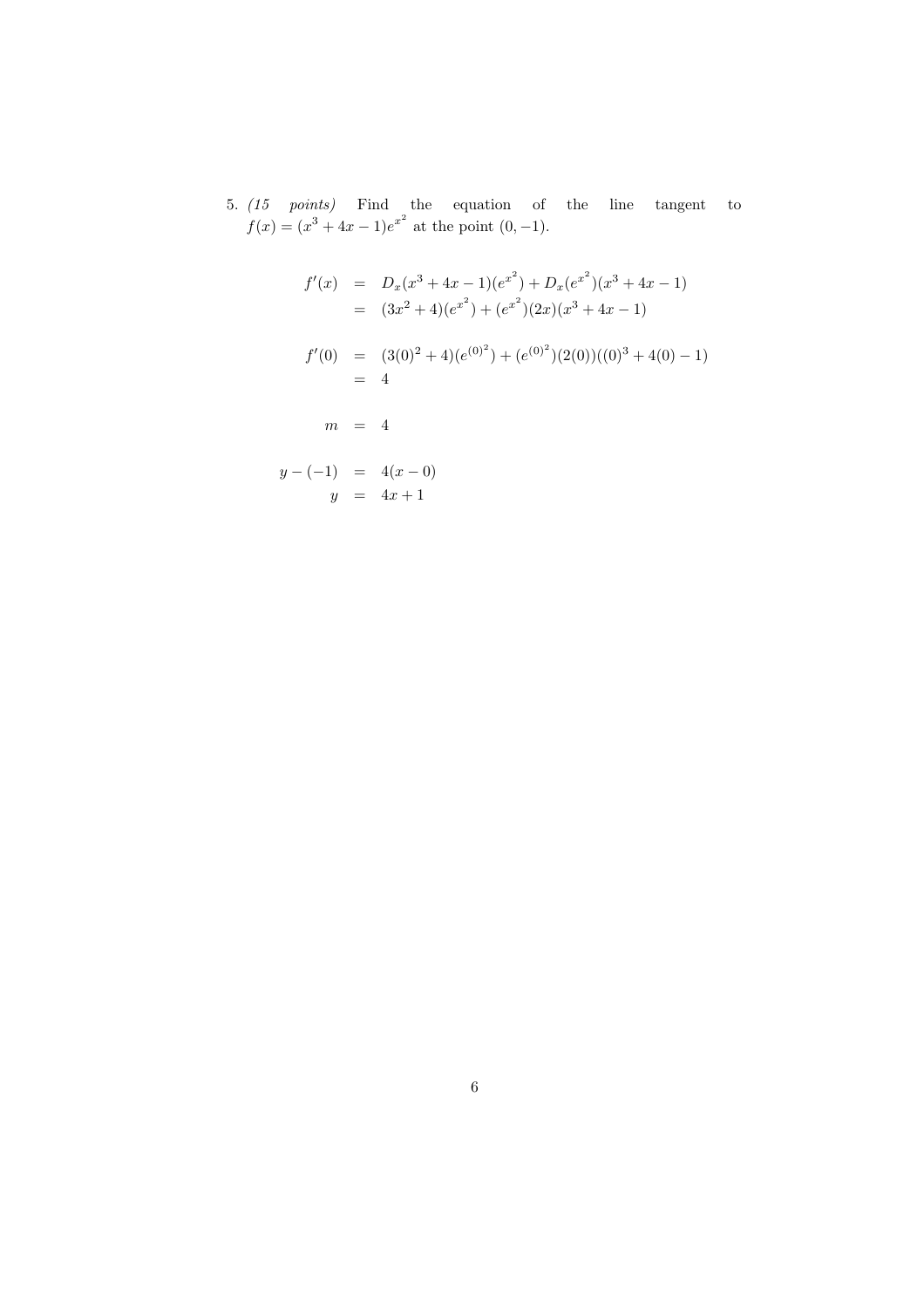6. (15 points) Given the function:

$$
f(x) = \begin{cases} 3x^3 - \frac{4}{x} & x < 2 \\ 20 & x = 2 \\ 7x^2 - 4x + 2 & x > 2 \end{cases}
$$

(a) Find the following limits: 
$$
\lim_{x \to 2^-} f(x)
$$
 and  $\lim_{x \to 2^+} f(x)$ 

$$
\lim_{x \to 2^{-}} f(x) = \lim_{x \to 2^{-}} 3x^{3} - \frac{4}{x}
$$

$$
= 3(2)^{3} - \frac{4}{2}
$$

$$
= 22
$$

$$
\lim_{x \to 2^{+}} f(x) = \lim_{x \to 2^{+}} 7x^{2} - 4x + 2
$$

$$
= 7(2)^{2} - 4(2) + 2
$$

$$
= 22
$$

(b) Is  $f(x)$  continuous at  $x = 2$ ? Why or why not? Since

$$
\lim_{x \to 2^{-}} f(x) = 22
$$
  
and 
$$
\lim_{x \to 2^{+}} f(x) = 22
$$

then

$$
\lim_{x \to 2} f(x) = 22
$$

However,

$$
f(2) = 20 \neq 22
$$

Therefore,  $f(x)$  is not continuous at  $x = 2$ .